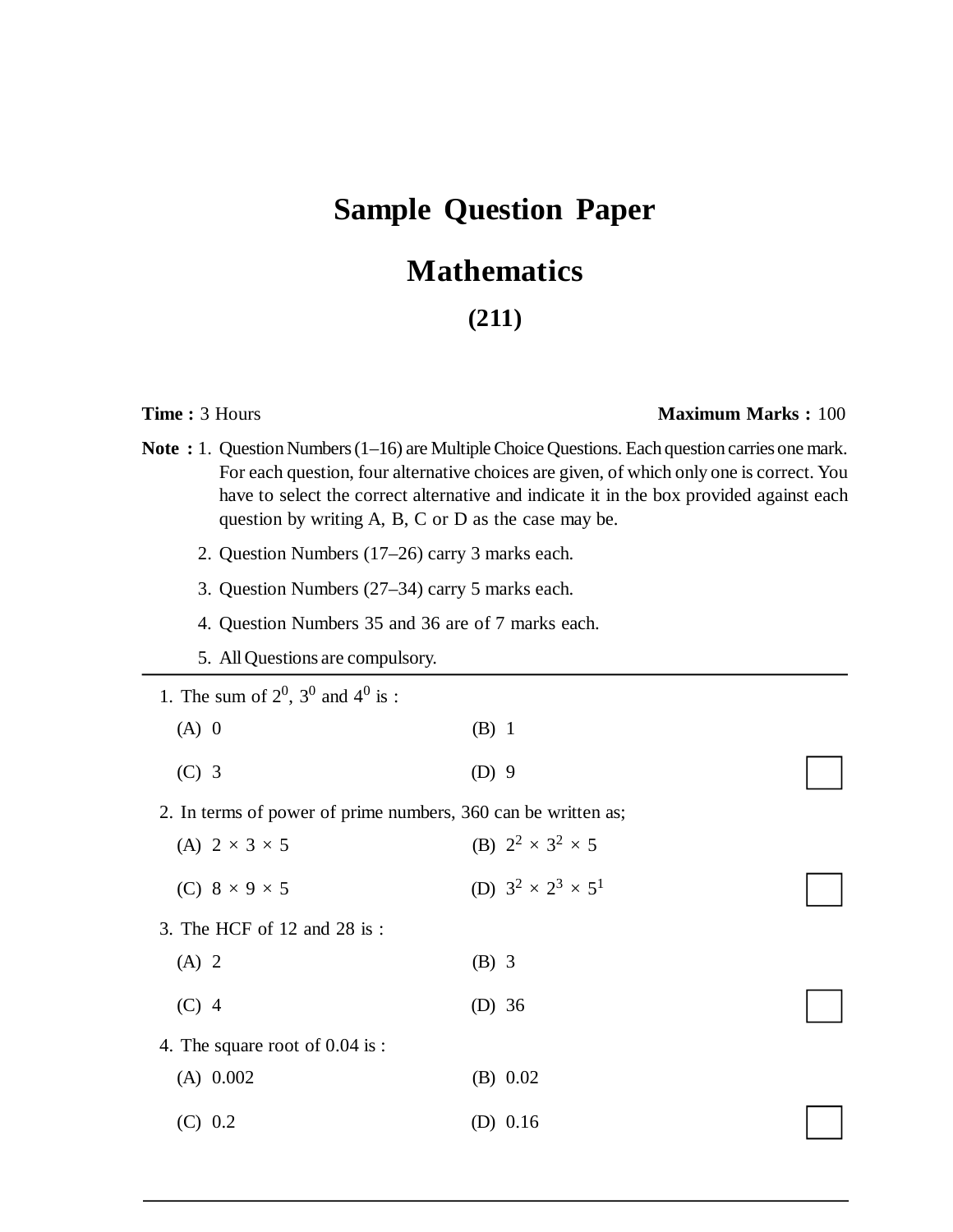- 5. A person took a loan of Rs 1500 from his employer for 3 months at 12% per annum simple interest. The amount he has to return is :
	- (A) Rs 45 (B) Rs 1500
	- (C) Rs 1545 (D) Rs 1455
- 6. At a book stall, a discount of x% was allowed on each book. A book was purchased by a customer for Rs y, its marked price was :
	- (A) Rs 100 100 y − x (B) Rs 100 100 y  $+ x$
	- (C) Rs 100y x (D) Rs xy
- 7. A wholesaler allows a discount of 20% on the list price to a retailer. The retailer sells at 8% discount on the list price. The profit percent of the retailer is :
	- (A) 20% (B) 15%
	- (C) 12% (D) 8%
- 8. A man purchased a bundle of cloth, with a list price of Rs 20000, and a sales tax of 10% on it. He paid Rs 25000 to the shopkeeper. The money he got back was :
	- (A) Rs 22000 (B) Rs 15000
	- (C) Rs 3000 (D) Rs 2000
- 9. A transversal PQ intersects two lines AB and CD as shown in the adjacent figure. A pair of alternate angles is :

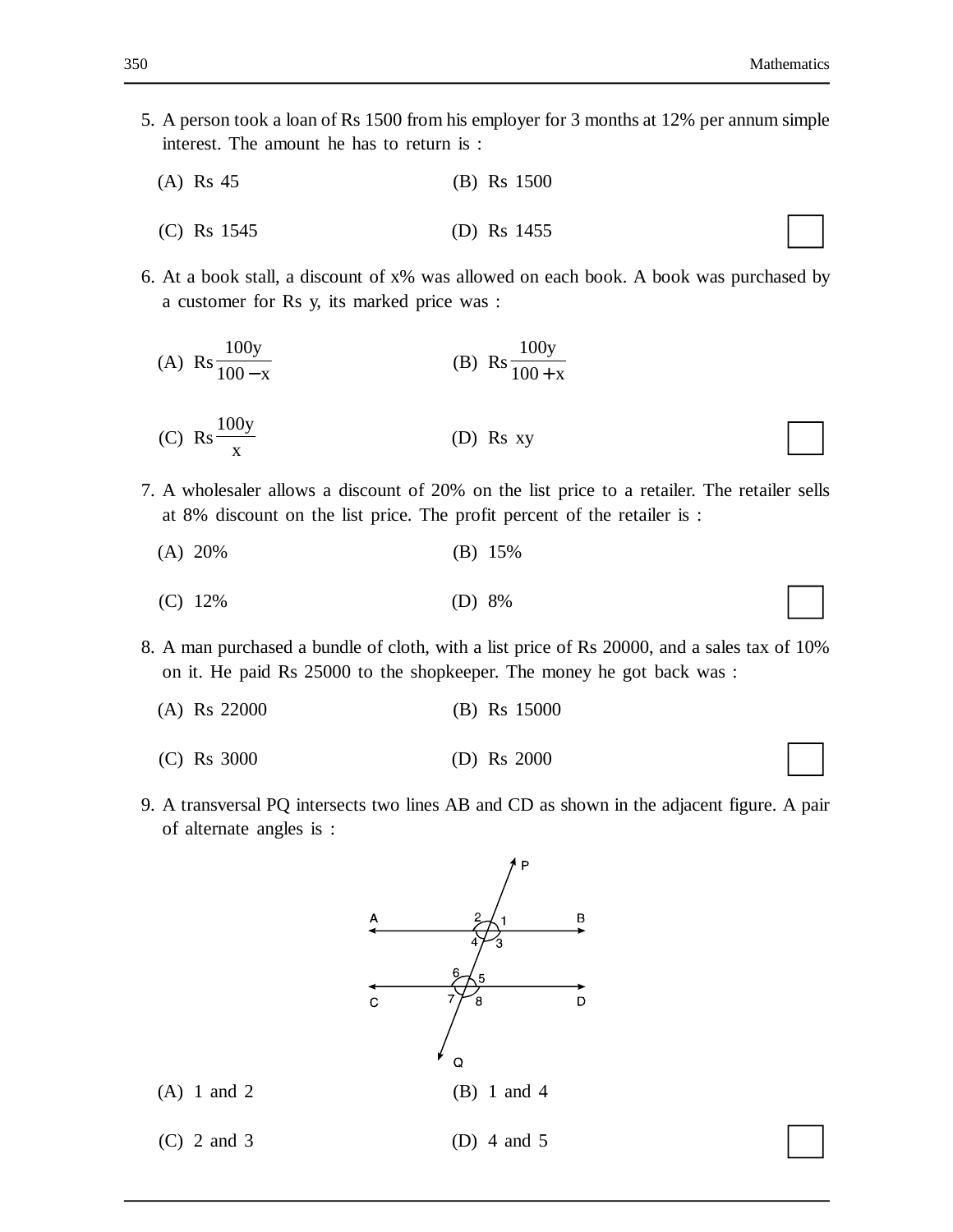10. In  $ΔABC$ , the bisector  $∠A$  is same as the median through A.  $ΔABC$  is :

- (A) isosceles with  $AB = BC$  (B) a right angled triangle
- (C) isosceles with  $AB = AC$  (D) isosceles with  $BC = AC$

11. The area of a circle is 314 cm<sup>2</sup>. If  $\pi = 3.14$ , then its diameter is :

## (A) 100 cm (B) 50 cm

- (C) 20 cm (D) 10 cm
- 12. The total surface area of a closed right circular cylinder of radius 3.5 m and height 7 m is :
	- (A)  $77 \text{ m}^2$ (B) 154  $m<sup>2</sup>$
	- (C)  $231 \text{ m}^2$ (D) 308 m<sup>2</sup>

13. If 
$$
\tan \theta = \frac{3}{4}
$$
, then  $\sin \theta$  is :

(A) 
$$
\frac{4}{5}
$$
 (B)  $\frac{3}{5}$ 

(C) 4 3 (D) 5 4

14. If  $\sin \theta + \cos \theta = \sqrt{2} \cos \theta$ , the value of  $\tan \theta$  is :

- (A)  $\sqrt{2}$  (B) 1
- (C)  $\sqrt{2} 1$  (D)  $\sqrt{2} + 1$
- 15. Cumulative frequency of a class in a frequency distribution table is :
	- (A) total of all frequencies
	- (B) sum of all frequencies prior to that class
	- (C) sum of all frequencies upto the class
	- (D) sum of frequencies after the class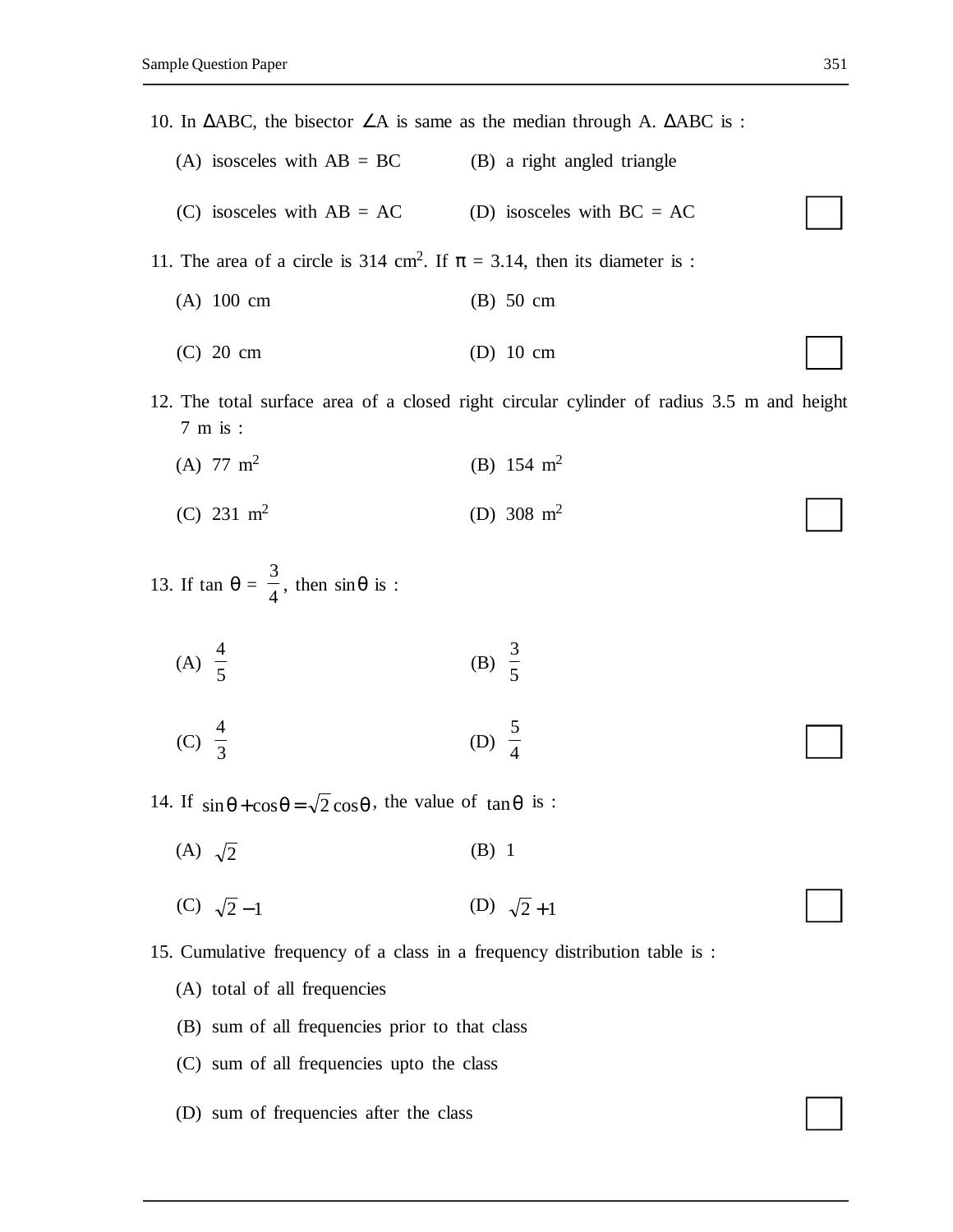- 16. The cumulative frequency of the last class of a frequency distribution is equal to :
	- (A) frequency of last class
	- (B) frequency of first class
	- (C) frequency of the class prior to the last class
	- (D) total of all frequencies
- **17.** Simplify : 3125 343
- **18.** Expand :  $\frac{1}{2}k^2 \frac{1}{k^2}k^2$  $\frac{1}{2}k^2 - \frac{1}{x}k^2$
- **19.** Factorize :  $1 x^4y^4$
- **20.** Express  $-0.\overline{3}$  in the form  $-\frac{p}{q}$  $\frac{F}{q}$  where p and q are natural numbers.
- **21.** The sides of a triangle are in the ratio 1 : 1.5 : 2. If the perimeter is 13.5 cm, find the length of each side.
- **22.** The entries in the pass book of a saving bank account holder in a particular year are as below :

| Date       | Particulars | Amount withdrawn<br>$\mathbf{R}$ s<br>P | Amount Deposited<br>$\mathbf{R}$ s<br>P | Balance<br>$\mathbf{R}$ s<br>P |
|------------|-------------|-----------------------------------------|-----------------------------------------|--------------------------------|
| 1.7.2002   | B/F         |                                         |                                         | 20,000.00                      |
| 22.7.2002  | By cheque   |                                         | 10,000.00                               | 30,000.00                      |
| 30.7.2002  | To cheque   | 12,000.00                               |                                         | 18,000.00                      |
| 20.9.2002  | By cheque   |                                         | 8,000.00                                | 26,000.00                      |
| 10.10.2002 | By cheque   |                                         | 10,000.00                               | 36,000.00                      |
| 9.11.2002  | By cash     |                                         | 8,000.00                                | 44,000.00                      |
| 24.12.2002 | To cheque   | 33,000.00                               |                                         | 11,000.00                      |

Find the principle on which interest is payable for one month.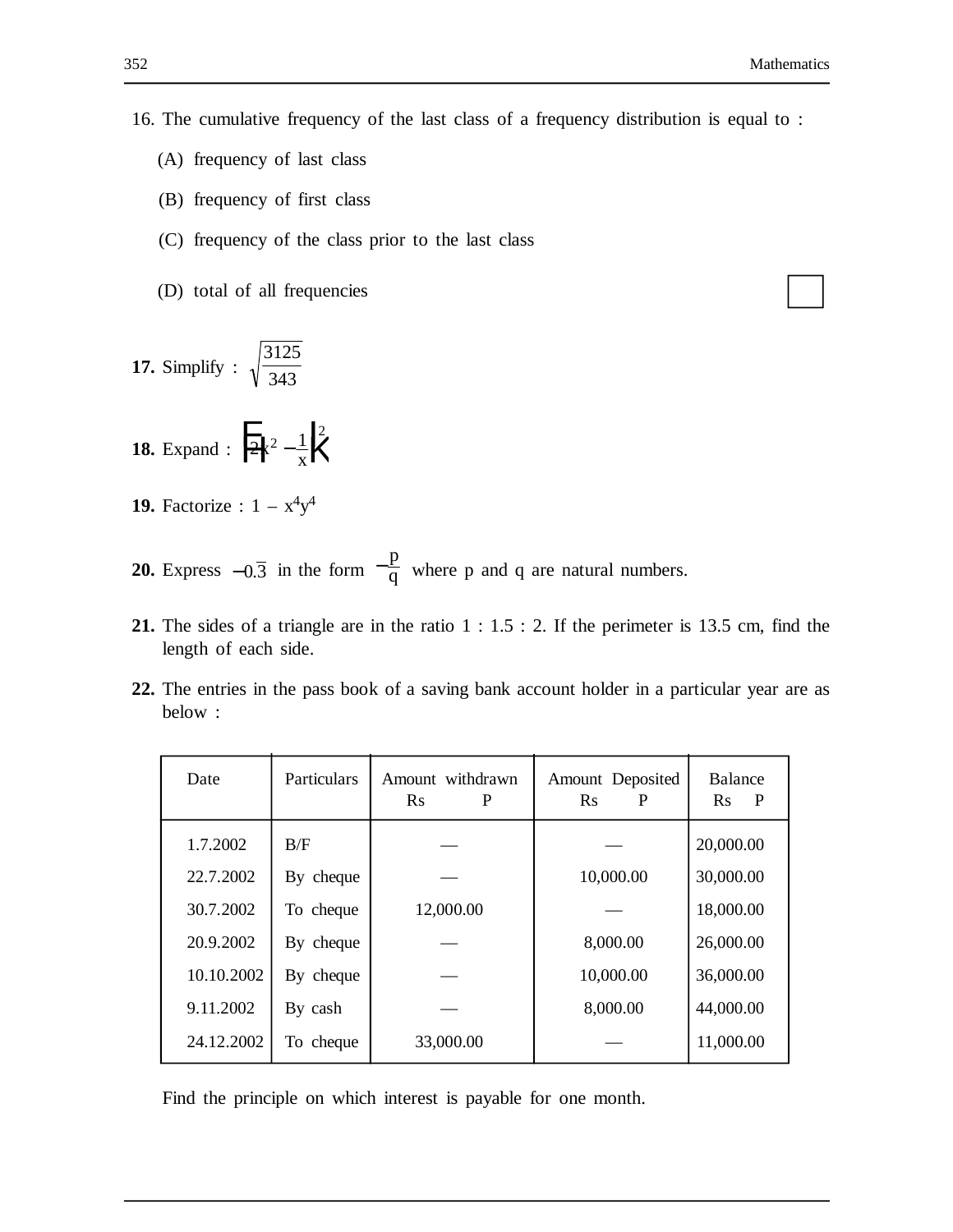**23.** In the given figure, S is any point on QR. Prove that



**24.** In the given figure, find the value of x.



**25.** The volume of a cube is 1728 cubic cm. Find its total surface area.

**26.** Evaluate: 
$$
\frac{\cos^2 32^\circ + \cos^2 58^\circ}{\sin^2 59^\circ + \sin^2 31^\circ}
$$

**27.** Find the sum

$$
\frac{1}{2} + \frac{1}{6} + \frac{1}{12} + \dots + \frac{1}{156}
$$

- **28.** Prove that : 1 1 1 1 1  $+ x^{b-a} + x^{c-a}$   $1 + x^{a-b} + x^{c-b}$  1 +  $+x^{a-b}$  +  $\frac{1}{x^{b-a} + x^{c-a}} + \frac{1}{1 + x^{a-b} + x^{c-b}} + \frac{1}{1 + x^{b-c} + x^{a-c}} = 1$
- **29.** A salesman sells articles at Rs 5 each. He sells 1600 articles in the first week. In the second week, he sells 15% more than in the first week and in the third week, he sells 10% more than in the second week.

Calculate the amount received by the salesman if he gets 12% of the price of each article on the first 1000 sold and 15% of the price of each article he sells in excess of 1000.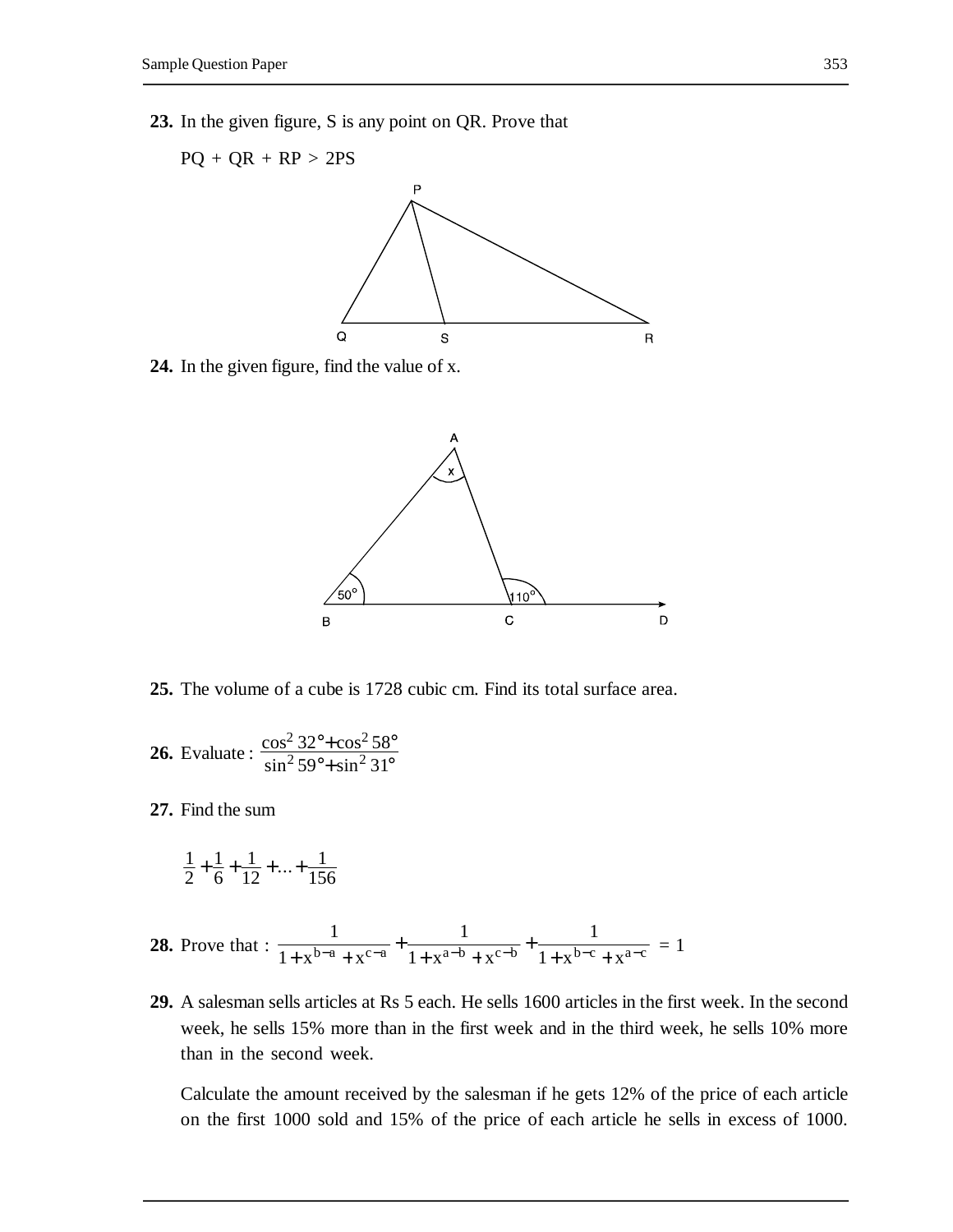- **30.** Prove that the medians drawn on equal side of an isosceles triangle are equal.
- **31.** Draw a  $\triangle ABC$  in which base BC = 4 cm,  $\angle B = 60^{\circ}$  and  $\angle C = 45^{\circ}$

OR

#### **(For visually impaired learners only)**

Write steps of construction of a  $\triangle ABC$  in which base BC = 4 cm,  $\angle B = 60^{\circ}$  and  $\angle C = 45^\circ$ .

**32.** A square flower bed is prepared in the centre of a square field, of side 40 m, leaving a gravel path all around the bed. The total cost of laying the flower bed and gravels at the path at the rate of Rs 2.75 and Rs 1.50 per sq. m respectively is Rs 4020. Find the width of the path.

OR

#### **(For visually impaired learners only)**

A square flower bed is prepared in the centre of a square field of side 40 m, leaving a path of width 2 m around it. Find the total cost of laying the flower bed and the path at the rate of Rs 2.75 and 1.50 sq. m respectively.

- **33.** Three coins are tossed
	- (i) Write all possible outcomes
	- (ii) Find the probability of getting atleast two head.

**34.** A survey on causes of strikes in factories gave the following results :

| Economic  | 32% |
|-----------|-----|
| Political | 28% |
| Rivalry   | 10% |
| Accidents | 20% |

Draw a bar chart to a represent the above data.

OR

#### **(For visually impaired learners only)**

The expenditure of a company under different heads are shown by the following bar chart. Read the bar chart and answer the following :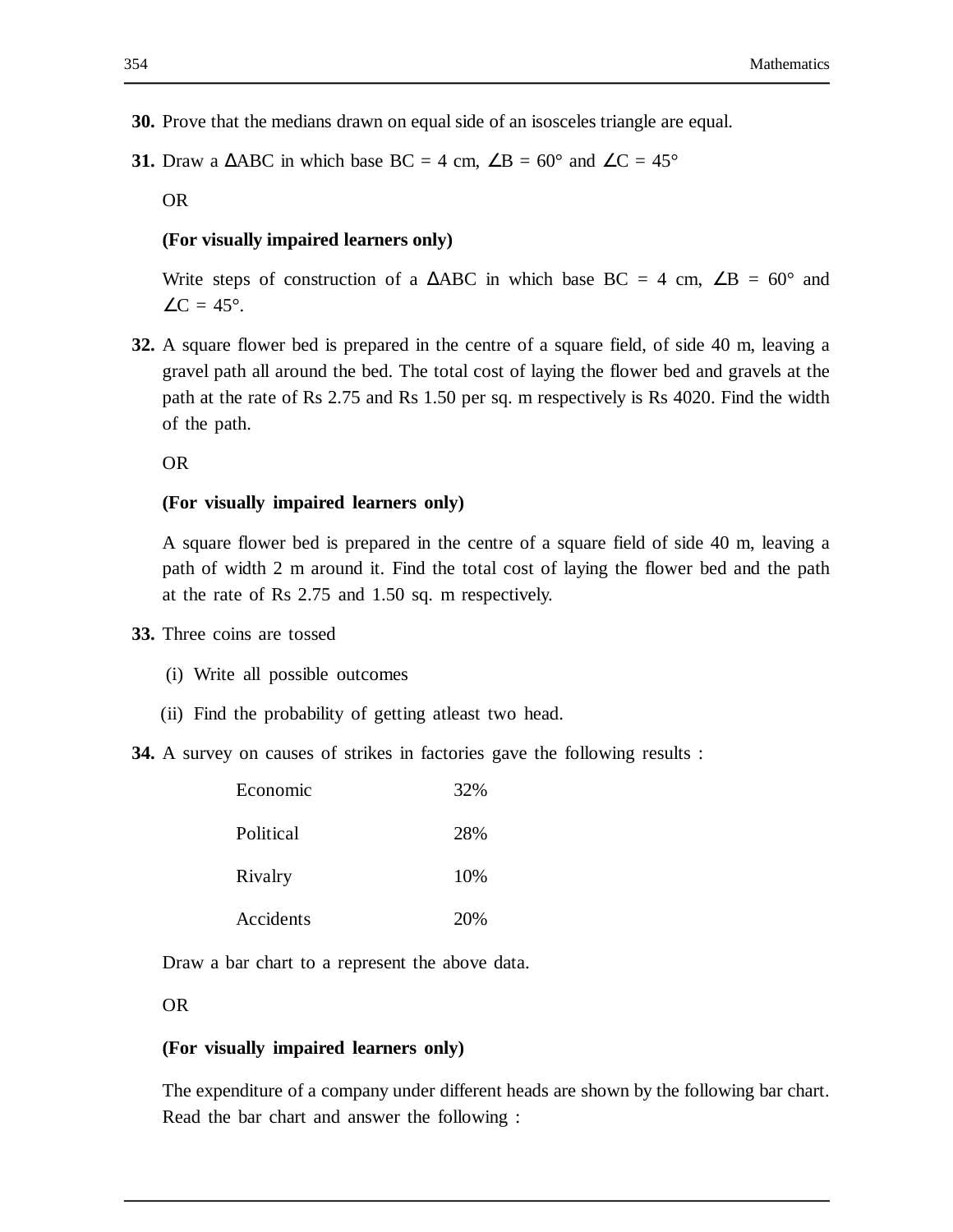

- (i) what was the expenditure on travelling allowances given ?
- (ii) what was the total expenditure other than salary ?
- (iii) what was the minimum expenditure ?
- **35.** Prove that parallelograms on equal (or same) bases and between the same parallels are equal in area.
- **36.** A pole PQ being broken at R by the wind. Its top P strikes the ground at S at an angle of 30° at a distance of 15 m from the foot Q of the pole. Find the original height PQ, of the pole.

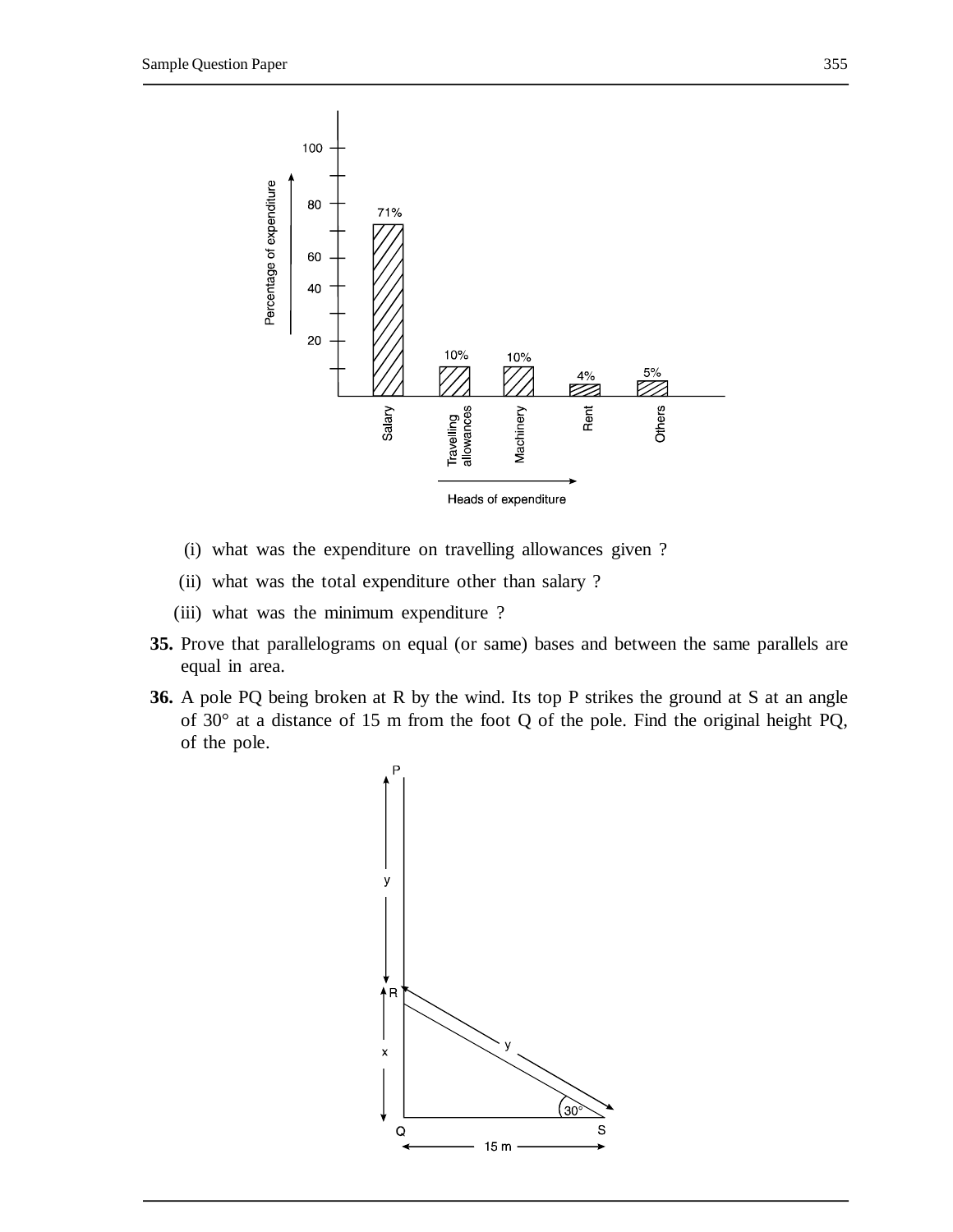**Marking Scheme 1.** C **2.** D **3.** C **4.** C **5.** C **6.** A **7.** B **8.** C **9.** D **10.** C **11.** C **12.** C **13.** B **14.** C **15.** C **16.** D 1 × 16 = 16 **17.** 3125 <sup>243</sup> <sup>=</sup> 55555 33333 ×××× ×××× 1 = 5 55 3 33 × × 1 = 25 5 9 3 3 3 × 1 2 = 25 15 27 1 2 **18.** 2 1 <sup>2</sup> 2 x x F HG <sup>−</sup> I KJ <sup>=</sup> 2 22 1 1 <sup>2</sup> 2 2 2 x x x x d i − + F HGI . . KJ <sup>2</sup> <sup>=</sup> 4 4 <sup>1</sup> <sup>4</sup> 2 x x x − + 1 **19.** 1 – x4y <sup>4</sup> = 1 – (x2y 2 ) <sup>2</sup> 1 = (1 – x2y 2 ) (1 + x2y 2 ) 1 = (1 – xy) (1 + xy) (1 + x2y 2 ) 1 **20.** Let x = −0 3.

 $=$  – 0.3333 ..... ...(i) 1

∴  $10x = -3.333$  .... ...(ii) 1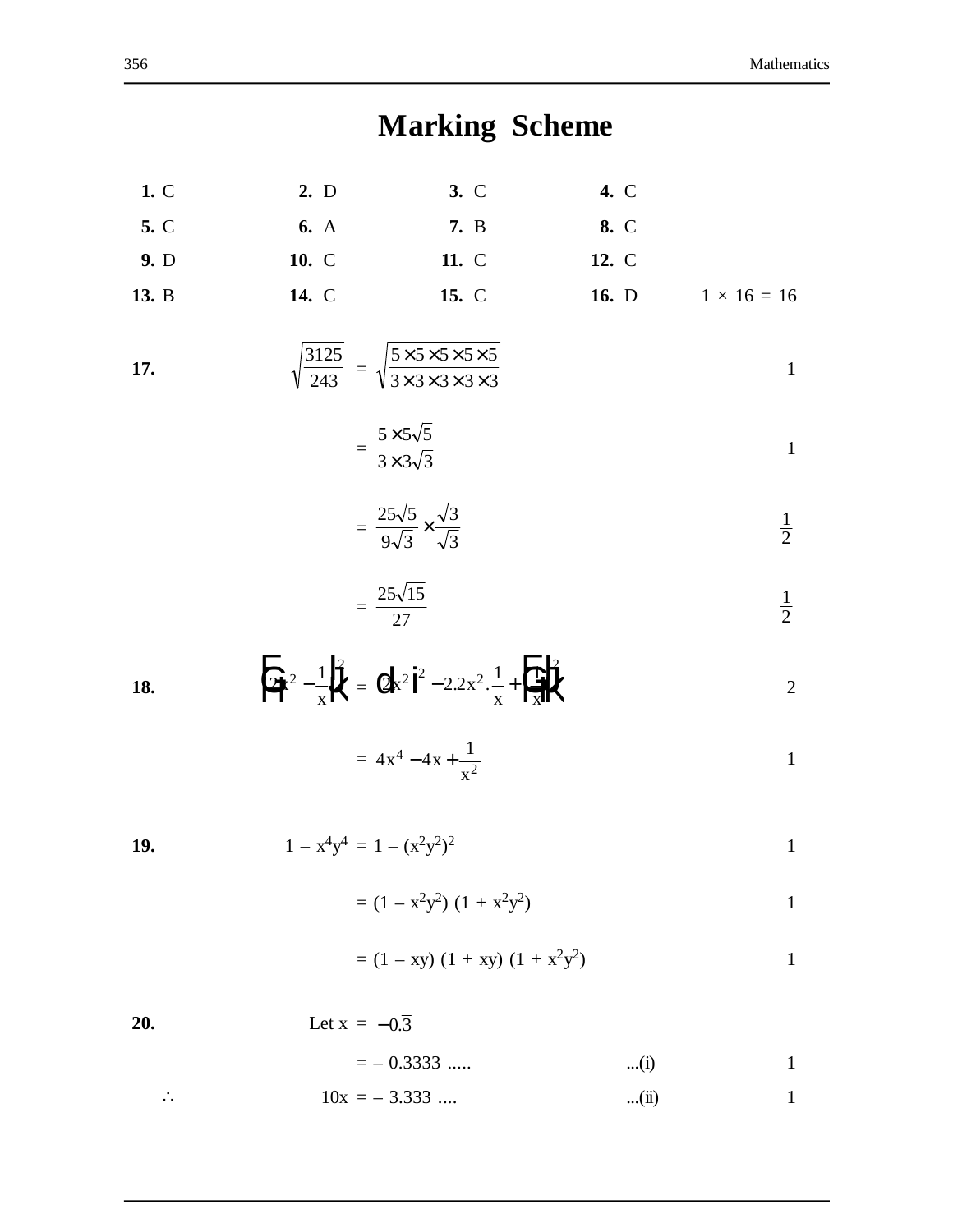$(ii) - (i)$  gives,

$$
x = -\frac{1}{3}
$$

**21.** If the perimeter is 4.5 cm, first side  $= 1$  cm

 $9x = -3$ 

If the perimeter is 13.5 cm, first side = 
$$
\frac{1}{4.5} \times 13.5 = 3
$$
 cm

Second side = 
$$
\frac{1.5}{4.5} \times 13.5 = 4.5
$$
 cm

Third side = 
$$
(13.5 - 7.5)
$$
 cm = 6 cm

**22.** Monthwise principal on which interest in payable :

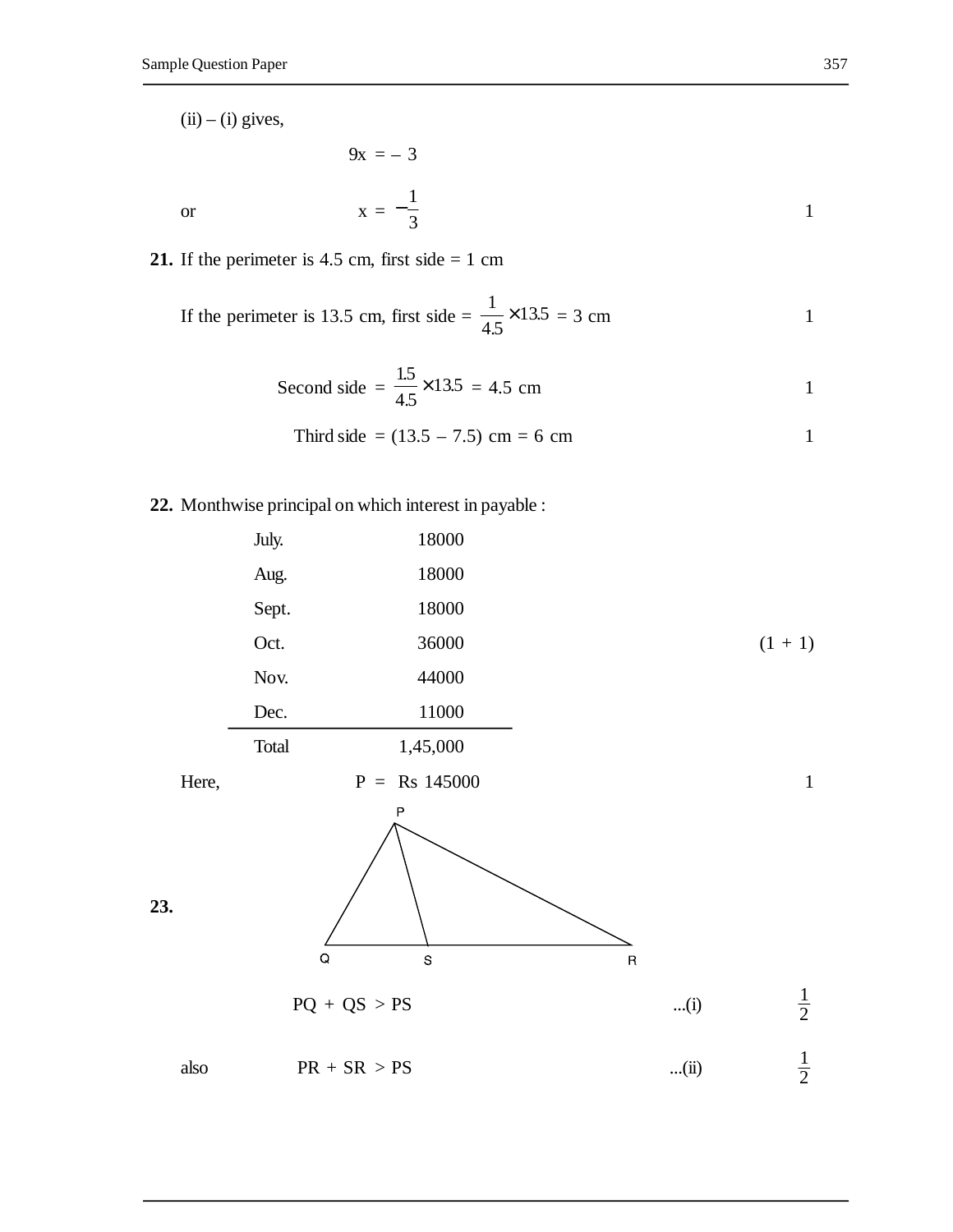|     | adding $(i)$ & $(ii)$                                                                                                                                               |               |
|-----|---------------------------------------------------------------------------------------------------------------------------------------------------------------------|---------------|
|     | $PQ + QS + PR + SR > 2PS$                                                                                                                                           | $\mathbf{1}$  |
|     | $PQ + QR + RP > 2PS$<br><b>or</b>                                                                                                                                   | $\mathbf{1}$  |
|     |                                                                                                                                                                     |               |
| 24. | $110^{\circ} + \angle ACB = 180^{\circ}$                                                                                                                            | $\frac{1}{2}$ |
|     | $\angle ACB = 70^\circ$<br><b>or</b>                                                                                                                                | $\mathbf{1}$  |
|     | $\angle x + 50^{\circ} + 70^{\circ} = 180^{\circ}$<br>Also                                                                                                          | $\frac{1}{2}$ |
|     | $x = 60^\circ$<br><b>or</b>                                                                                                                                         | $\mathbf{1}$  |
|     |                                                                                                                                                                     |               |
|     | 25. Let the edge of the cube is x cm                                                                                                                                |               |
|     | $x^3 = 1728$<br>$\ddot{\phantom{a}}$ .                                                                                                                              | $\mathbf{1}$  |
|     | $x^3 = 12 \times 12 \times 12$<br><b>or</b>                                                                                                                         |               |
|     | $x = 12$<br><b>or</b>                                                                                                                                               | $\frac{1}{2}$ |
|     | $\therefore$ edge of the cube is 12 cm                                                                                                                              |               |
|     | Hence the total surface area = $6x^2$                                                                                                                               | $\frac{1}{2}$ |
|     | $= 6 \times 12 \times 12$ cm <sup>2</sup>                                                                                                                           |               |
|     | $= 864$ cm <sup>2</sup>                                                                                                                                             | $\mathbf{1}$  |
| 26. | $\frac{\cos^2 32^\circ + \cos^2 58^\circ}{\sin^2 59^\circ + \sin^2 31^\circ} = \frac{\cos^2 32^\circ + \cos^2 2^\circ}{\sin^2 29^\circ - 31^\circ 2^\circ 1^\circ}$ | 1             |
|     | $=\frac{\cos^2 32^\circ + \sin^2 32^\circ}{\cos^2 31^\circ + \sin^2 31^\circ}$                                                                                      | 1             |
|     | $=\frac{1}{1}$                                                                                                                                                      |               |
|     | $= 1$                                                                                                                                                               | 1             |
|     | 27. We have to find                                                                                                                                                 |               |

1 2 1 6 1 12 1 156  $+ + + + +$  .....+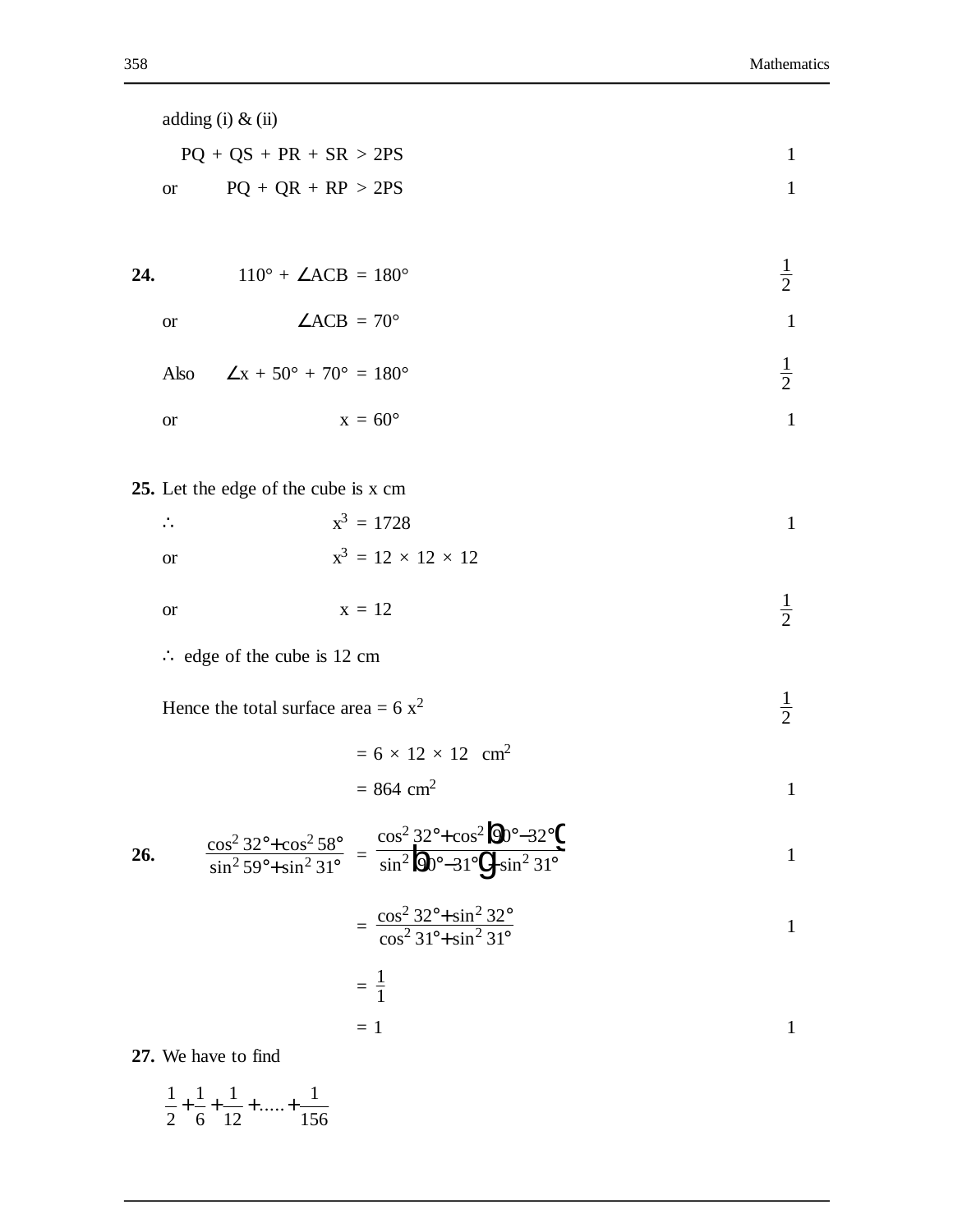$$
\frac{1}{2} = 1 - \frac{1}{2}
$$
\n
$$
\frac{1}{6} = \frac{1}{2} - \frac{1}{3}
$$
\n
$$
\frac{1}{12} = \frac{1}{3} - \frac{1}{4}
$$
\n
$$
\therefore \frac{1}{2} + \frac{1}{6} + \frac{1}{12} + \dots + \frac{1}{156} = \frac{1}{12} - \frac{1}{13}
$$
\n
$$
\therefore \frac{1}{2} + \frac{1}{6} + \frac{1}{12} + \dots + \frac{1}{156} = \frac{1}{12} - \frac{1}{13}
$$
\n
$$
= 1 - \frac{1}{13} = \frac{12}{13}
$$
\n28. 
$$
\frac{1}{1 + \frac{x^{b}}{x^{a}} + \frac{x^{c}}{x^{a}} + \frac{1}{1 + \frac{x^{a}}{x^{b}} + \frac{x^{c}}{x^{b}}} + \frac{1}{1 + \frac{x^{b}}{x^{c}} + \frac{x^{a}}{x^{c}}}
$$
\n
$$
= \frac{x^{a}}{x^{a} + x^{b} + x^{c}} + \frac{x^{b}}{x^{a} + x^{b} + x^{c}} + \frac{x^{c}}{x^{a} + x^{b} + x^{c}}
$$
\n
$$
= \frac{x^{a} + x^{b} + x^{c}}{x^{a} + x^{b} + x^{c}}
$$
\n
$$
= \frac{x^{a} + x^{b} + x^{c}}{x^{a} + x^{b} + x^{c}}
$$
\n
$$
1
$$

$$
= 1
$$

**29.** In the Ist week, the number of articles sold  $= 1600$ In the 2nd week, the number of articles sold =  $1600 + 15\%$  of  $1600 = 1840$  1 In the 3rd week, the number of articles sold =  $1840 + 10\%$  of  $1840 = 2024$  1 Amount received by the salesman

$$
= \text{Rs } \frac{12}{100} \text{5000} \text{9} \frac{15}{100} \text{464} \times 5 \text{60} \qquad 1 + 1
$$
  
= Rs 600 + 3348  
= Rs 3948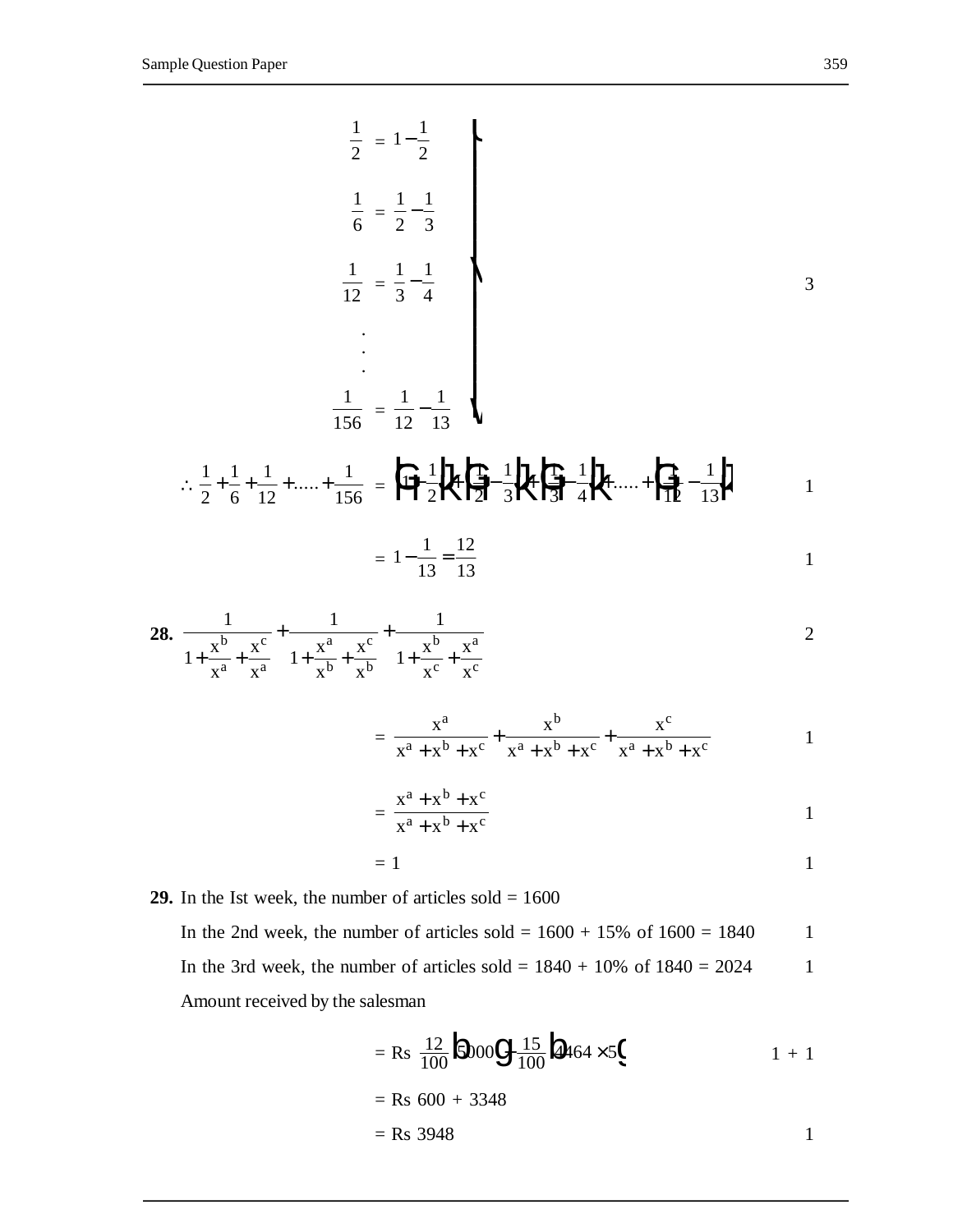

| $\ddot{\phantom{0}}$ | $\angle ABC = \angle ACB$   |
|----------------------|-----------------------------|
| i.e.                 | $\angle$ EBC = $\angle$ DCB |

1

 $\frac{1}{2}AB =$ 

Also

$$
BE = CD
$$

1  $\frac{1}{2}$ AC

∴ ∠ABC = ∠ACB  $\angle$  1 E D C B  $BE = CD$  1

In ΔBCD and ΔBCE



**31.** For correct construction 5

OR

#### **(For visually impaired learners only)**

Steps of construction

- 1. Draw a line segment  $BC = 4$  cm
- 2. At B, draw  $\angle$ CBX = 60 $^{\circ}$
- 3. At C, draw  $\angle$ BCY = 45° intersecting BX at A.
- 4. Join AB and AC.
- 5. ABC is the required triangle. 5





Let the width of the path  $= x \text{ m}$ 

Area of flower bed = 
$$
(40 - 2x)^2
$$

1 2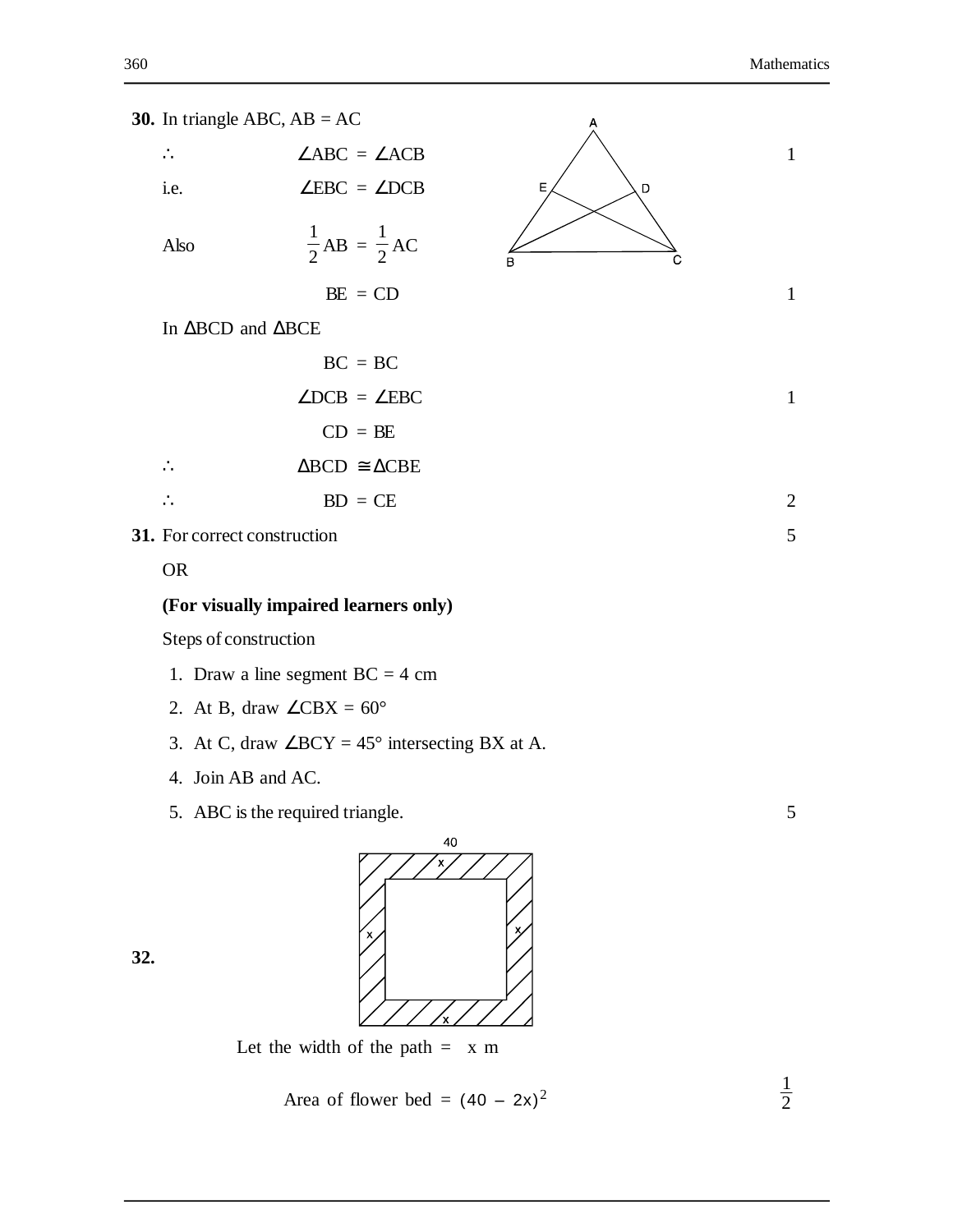| Area of path = $(160x - 4x^2)$                                                         | $\frac{1}{2}$ |
|----------------------------------------------------------------------------------------|---------------|
| $\therefore$ (40 – 2x) <sup>2</sup> × (2.75) + (160x – 4x <sup>2</sup> ) (1.50) = 4020 | $\mathbf{1}$  |
| or $(40 - 2x)^2$ . $\frac{11}{4}$ + $(160x - 4x^2)\frac{3}{2}$ = 4020                  |               |
| $(20 - x)^2$ . 11 + $(80x - 2x^2)$ . 3 = 4020<br><b>or</b>                             |               |
| or $4400 + 11x^2 - 440x + 240x - 6x^2 = 4020$                                          | $\mathbf{2}$  |
| $x^2 - 40x + 76 = 0$<br><b>or</b>                                                      |               |
| $(x - 38) (x - 2) = 0$<br>or                                                           |               |
| $x = 2, 38$<br><b>or</b>                                                               | $\frac{1}{2}$ |
| Rejecting $x = 38$ , we have $x = 2$                                                   |               |
| i.e. the width of the path $= 2 \text{ m}$                                             | $\frac{1}{2}$ |
| <b>OR</b>                                                                              |               |
| (For visually imapaired learners only)                                                 |               |
| Area of the square $= 1600$ sq. m                                                      | $\frac{1}{2}$ |
| width of the path $= 2 \text{ m}$                                                      |               |
| Area of the flower bed = $362$ sq. m                                                   |               |
| $= 1296$ sq. m                                                                         | 1             |
| Area of the path = $1600 - 1296 = 304$ sq. m                                           | $\mathbf{1}$  |
| Cost of lying flower bed = Rs $1296 \times 2.75$                                       |               |
| $=$ Rs 3564                                                                            | $\mathbf{1}$  |
| Cost of lying flower on the path = Rs $304 \times 1.50$                                |               |
| $=$ Rs 456                                                                             | $\mathbf{1}$  |
|                                                                                        |               |

∴ Total cost = Rs 4020  $\frac{1}{2}$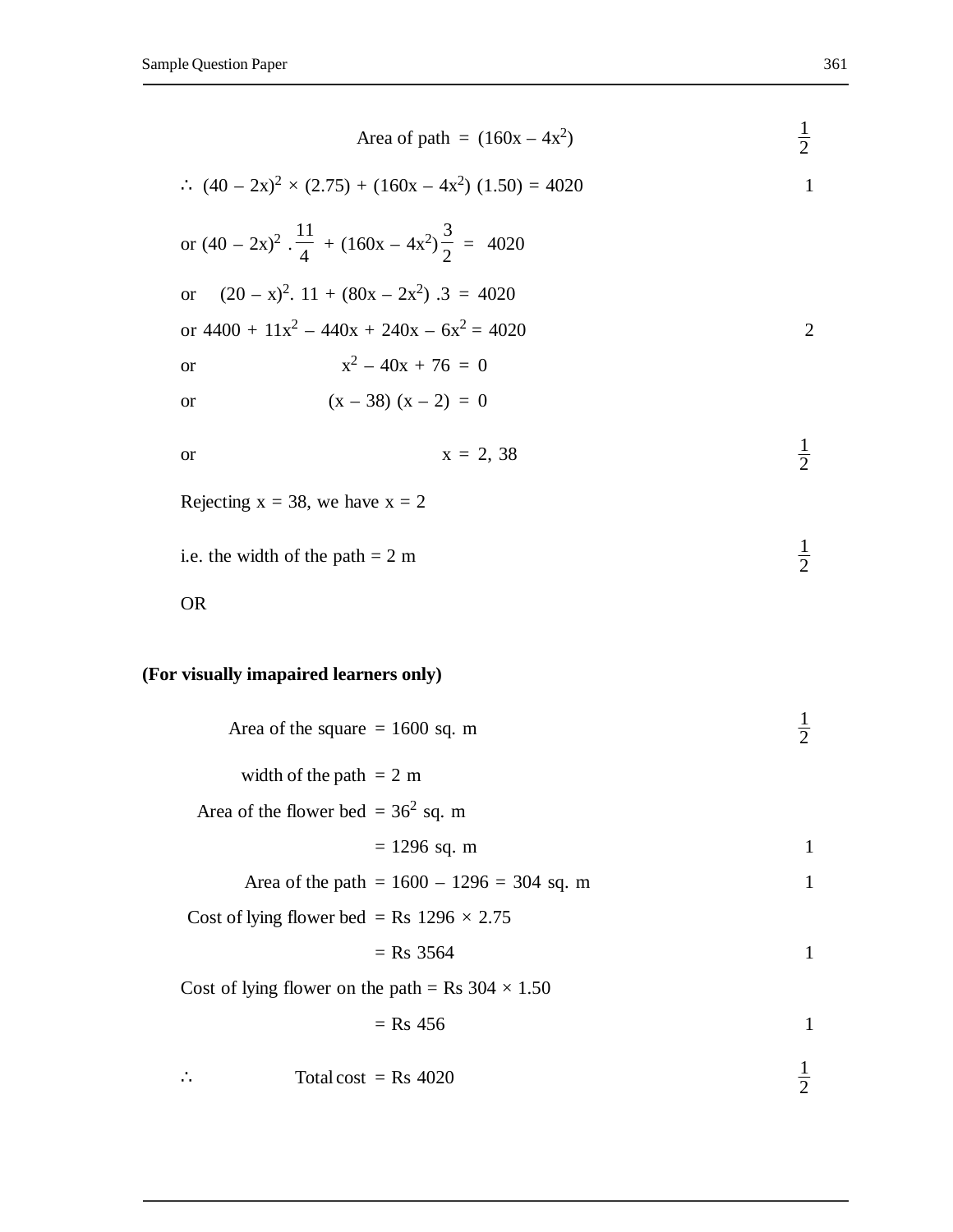| 33. |           | (i) Possible outcomes are                                                                                          |                |
|-----|-----------|--------------------------------------------------------------------------------------------------------------------|----------------|
|     |           | HHH, HHT, HTH, THH, HTT<br>THT, TTH, TTT                                                                           | $\overline{2}$ |
|     |           | $\therefore$ Total number of possible outcomes = 8                                                                 | $\frac{1}{2}$  |
|     | (ii)      | Favourable outcomes are                                                                                            |                |
|     |           | HHH, HHT, HTH, THH                                                                                                 | $\mathbf{1}$   |
|     |           | $\therefore$ Number of favourable outcomes = 4                                                                     | $\frac{1}{2}$  |
|     |           | $\therefore$ Required probability = $\frac{4}{8} = \frac{1}{2}$                                                    | $\mathbf{1}$   |
| 34. |           |                                                                                                                    |                |
|     |           | 40<br>32<br>Percentage<br>30<br>28<br>20<br>20<br>10<br>10<br><b>Political</b><br>Economic<br>Accident<br>Rivalary |                |
|     |           | Causes                                                                                                             |                |
|     |           | 1 mark for each correct bar                                                                                        | $1 x 4 = 4$    |
|     |           | For correct axis and making                                                                                        | $\mathbf{1}$   |
|     | <b>OR</b> |                                                                                                                    |                |
|     |           | (For visually impaired leaners only)<br>(i) 10%                                                                    | $\mathbf{1}$   |
|     |           | (ii) $(10 + 10 + 4 + 5)\% = 29\%$                                                                                  | 3              |
|     |           | $(iii)$ 4%                                                                                                         | $\mathbf{1}$   |

**35.Given :** Parallelograms ABCD and PBCQ stand on the same base BC and between the same parallels BC and AQ. 1

**To prove :** Area (ABCD) = Area (BCQP) 1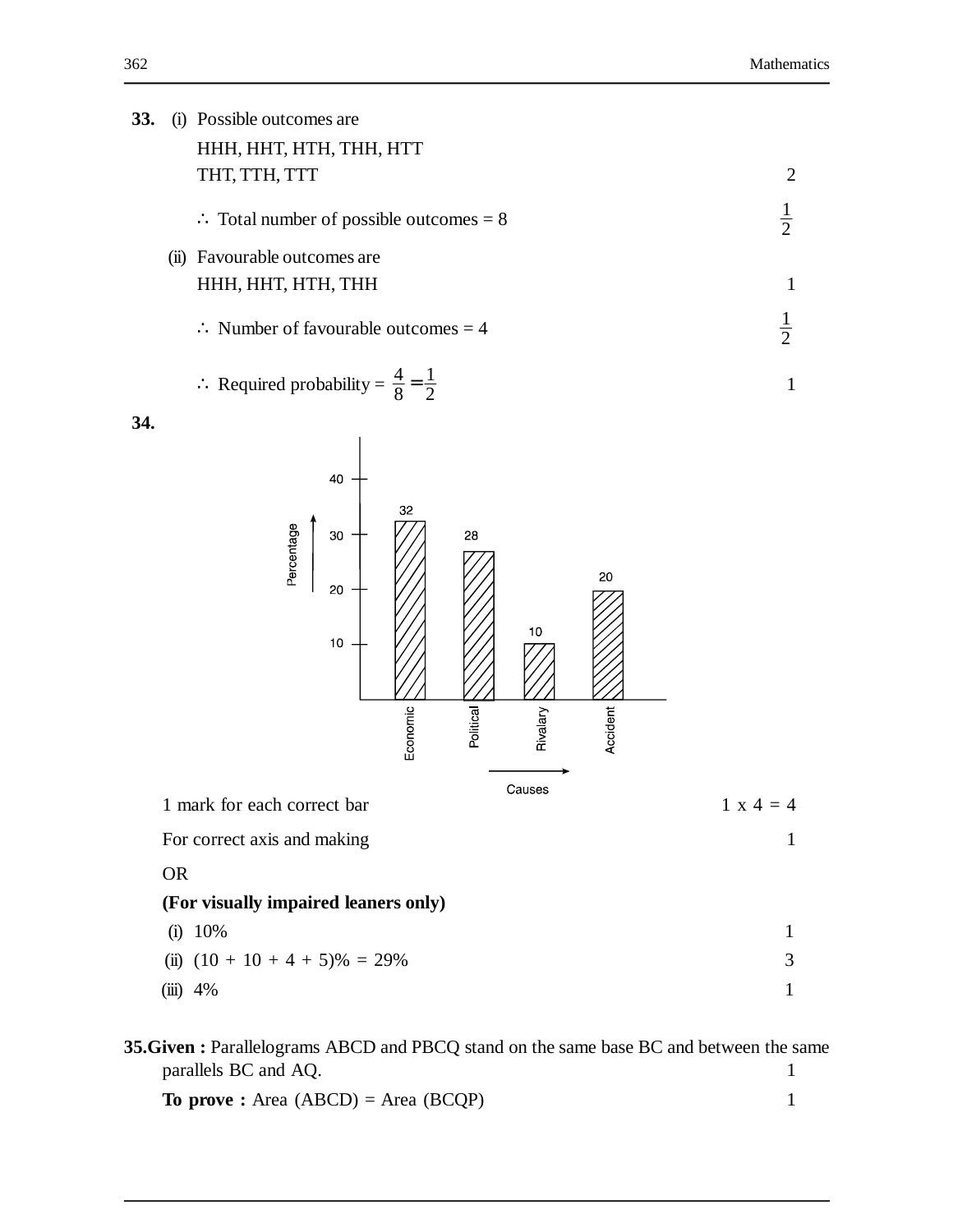





$$
\therefore \qquad \text{Area } (\Delta A B P) = \text{Area } (\Delta D C Q) \qquad \qquad \dots (i)
$$

Now, Area ( $\parallel^{gm}$  ABCD) = Area( $\triangle$ ABP) + Area(trap. BCDP) ...(ii) 1

$$
Area (||^{gm} BCQP) = Area (\Delta CQD) + Area (trap. BCDP) \qquad ...(iii)
$$

From (i), (ii) and (iii), we get

$$
Area (||gm ABCD) = Area (||gm BCQP)
$$
 1

Note :  $\mathbb{I}^{\text{gm}}$  and trap. stands for parallelogram and trapezium respectively.

**36.**